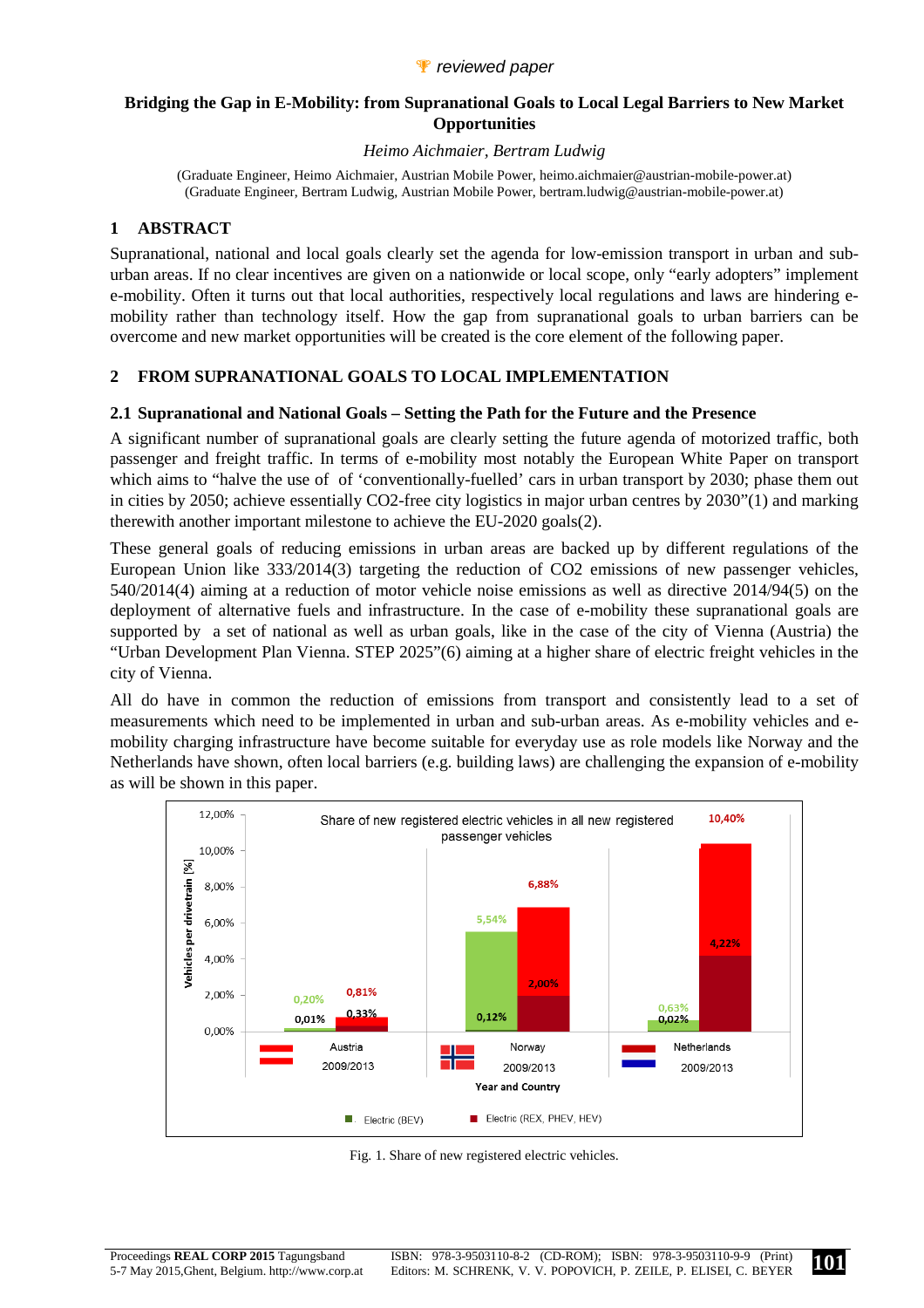#### **2.2 E-Mobility in urban and sub-urban areas**

The daily average kilometres per private passenger vehicle in Austria are about 35 km(8) , vehicles used by the City of Vienna do have an average annual mileage of 7.000 km.

For different purposes the industry nowadays provides different low emission vehicles: Battery Electric Vehicles fully cover driving distances within urban and sub-urban areas; Fuell Cell Electric Vehicles, Plug-In Hybrid Electric Vehicles and Range Extender Vehicles are in other cases more suitable for daily commuters.

In addition to the developments in the field of automotive technologies also a broad selection of interoperable, intelligent charging infrastructure for different purposes already is available at the market: slow charging (>3,7 kW), accelerated charging (>20 kW) and fast charging (>43 kW) make charging easy and quick. The expected future distribution of e-charging stations is shown in figure 2.



Fig. 2: Anticipated e-charging station distribution.

With such a broad offer of different vehicle and charging technologies available all types of user demands can already be fully covered. For example freight vehicles in urban areas can be fully recharged in public accessible areas within less then 30 minutes during a coffee break. In the case of daily commuting charging infrastructure at the workplace and at the place of residence allow users to fully recharge their electric vehicle within a maximum of 8 hours. Vehicles with full electric driving ranges from 50 km up to 500 km show that the supranational goal of urban emission free traffic can be achieved already today and electric vehicles could already today play a major role in urban traffic.

#### **2.3 The presence for users**

E-mobility is fully applicable for everyday use as the "virtual" example below shows:

Joe Early is mostly using public transport to commute to work, but due to some luggage he is carrying today he is opting for his private car. He has been using a Battery Electric Vehicle for more than 2 years already and enjoys the convenience of charging his car at his apartment home. He is sharing his charging station ("wallbox") with Jane Now, his neighbour. For making sharing of infrastrucutre and accounting of consumption of electricity easier they use an "intelligence wallbox" which fulfils all technical requirements of the European Union Regulation 2014/94(5) . By fulfilling these standards their charging station could also be accessible for other users in their apartment home and even for users from "outside".

Joe Early can also easily charge his car at his workplace; both charging stations at his workplace and at his residence place are for accelerated charging and therewith fully satisfy his needs: charging an electric vehicle within less than 4 hours. Joe Early´s employee (Green Vif Ltd.) describes himself as an urban pioneer company and is interested in new market opportunities for green technologies, hence Green Vif Ltd. applied for an ID for their charging infrastructure. Such an ID gives Green Vif Ltd. the opportunity to ensure

that all technical requirements are in line with supranational regulations and to become part of a Europe-wide charging network. Therewith Green Vif Ltd. also builds the base for roaming and the opportunity to sell the

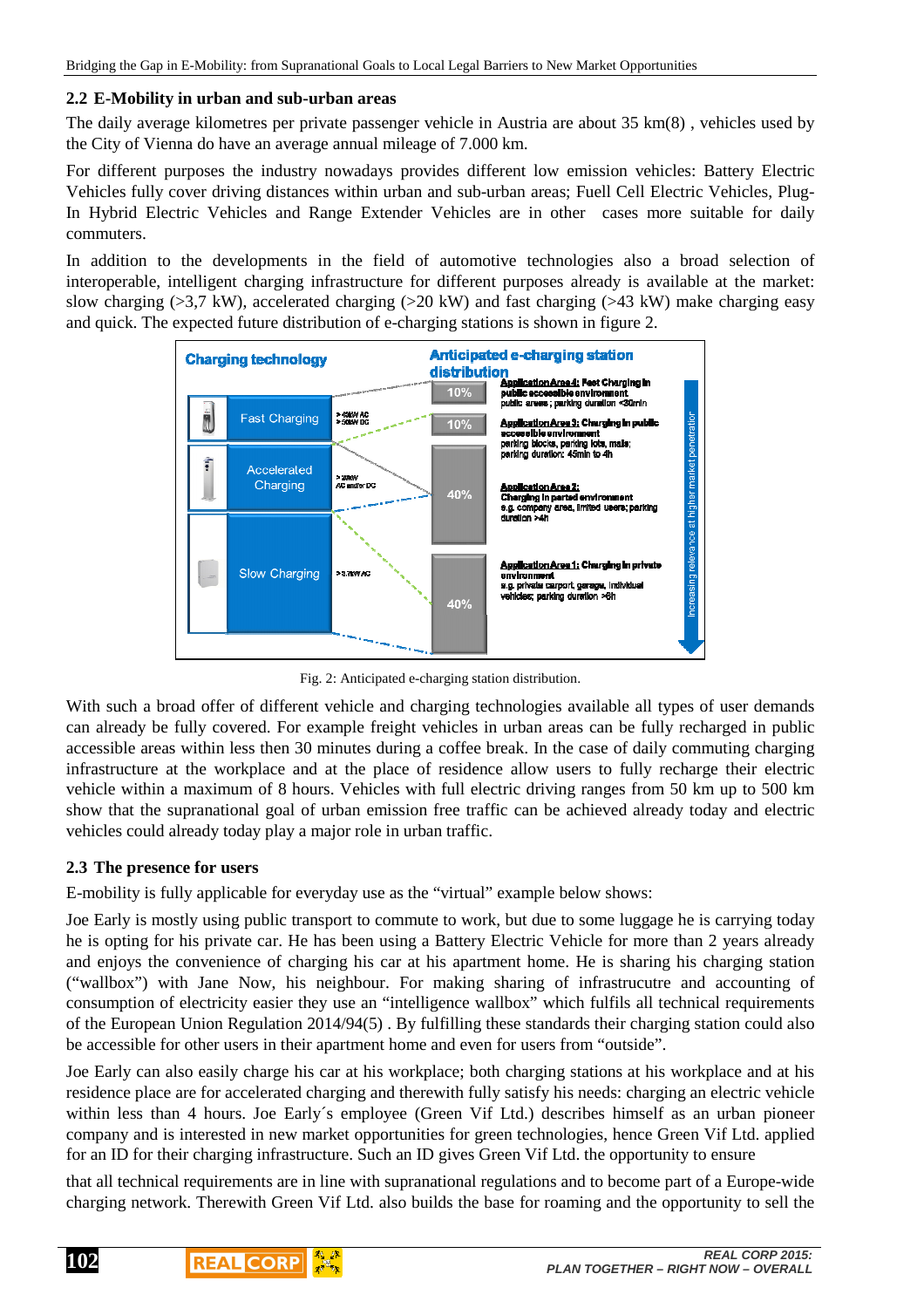use of e-charging infrastructure to non-employees. Joe Early and Jane Now also thought about applying for an ID but both still think that there are too many barriers for electric vehicle users so they postponed their application.

## **2.4 Legislative barriers to overcome**

As has been highlighted so far, technology for the use of electric vehicles in urban and suburban areas is ready but mainly used by "early adopters" rather than by "Joe Average". But what are the obstacles which hinder the market penetration of e-mobility in urban and sub-urban areas?

Beside fiscal incentives, which do have a strong influence on the share of electric vehicles (see also figure 1) potential users of e-mobility are often confronted with barriers hindering the implementation and operation of charging infrastructure. The implementation of new technologies, like charging infrastructure often contradicts existing regulations, e.g. building laws.

For example the ex post implementation of charging infrastructure in underground garages in apartment homes contradicts with old – but still existing – building laws not allowing the parking and charging of electric vehicles with lead-acid batteries (modern electric vehicles are run by Li-Ion batteries and do not emit any gas as do lead-acid battery run vehicles). Due to this and other outdated regulations it can take up to 12 months to implement charging infrastructure in apartment homes. Such time and "energy" consuming barriers make it difficult for "non-early adopters" to opt for electric vehicles.

Alongside the ex post implementation of charging infrastructure in real estates another important leverage for electro-mobility in urban areas are future real estate projects. Here building law play an important role for new technologies, e.g. e-mobility. For example compulsory conduits for later cabling as well as mandatory numbers of charging infrastructure per parking lot can have a major impact on the demand of e-vehicles and charging infrastructure. If such regulations are not compulsory, the circumstances for electric vehicles will remain hostile.

Beside the private use of electric vehicles the use of electric freight vehicles is often also hindered due to the same reason discussed above. In addition electric freight vehicles also lack fast charging infrastructure in urban public space due to high investement costs for construction works and connection for power supply as well as regulations which are not supporting the change towards eco-friendly technologies.

Due to these circumstances, e-mobility is mainly of interest for early adopters and still needs a lot of personal commitment. To overcome the gap between supranational goals and the local implementation more efforts are needed on an urban level. Efforts which should be reflected in building laws, operating charging infrastructure and other incentives (e.g. tax) to support new technologies.

# **3 CONCLUSION – WHAT CAN BE GAINED**

What will be achieved if these barriers on a local level can be overcome?

- By easing the (ex post) implementation of charging infrastructure more charging infrastructure will be requested and subsequently the demand for electric vehicles will most likely increase.
- State-of-the art infrastructure already is interoperable and therewith (according to EU directive 2014/94(5)) accessible for different user groups. However, as users are facing legal barriers in terms of constructing charging infrastructure return of investment is difficult to achieve.
- If the legal framework would ease the implementation of charging infrastructure also new business opportunities for private and business operators of charging infrastructure could be expanded by giving them the opportunity to sell their services (charging, parking) to other electric vehicle users.
- Cities in Europe are implementing different strategies for reducing the number of on-street-parking. Still, the number of vacant parking lots in real estate in some cities is up to 70 %(9). By constructing a higher number of charging infrastructure in parking garages this number could be successfully reduced. Consequently there would be less on-street-parking giving the opportunity to re-use public space formerly used for on-street-parking.
- As was highlighted in 2.1. supranational and urban goals clearly describe the future path. The market is ready too and offering a diverse range of products, yet the quick amendment of legal framework on an urban scale is needed to allow new technologies to become profitable.